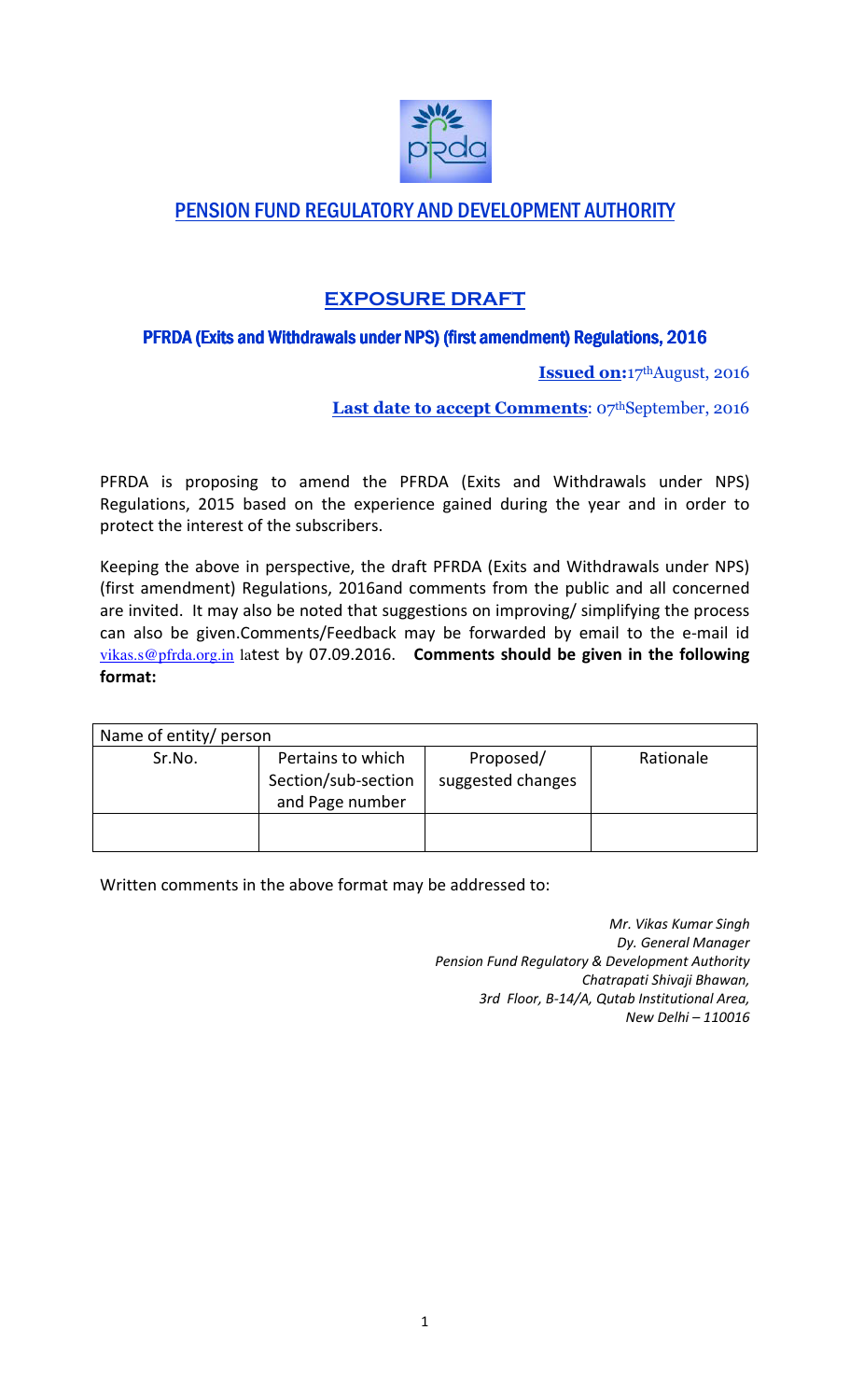#### **THE GAZETTE OF INDIA**

## **EXTRAORDINARY**

#### **PART III SECTION 4**

## **PUBLISHED BY AUTHORITY**

#### **PENSION FUND REGULATORY AND DEVELOPMENT AUTHORITY**

### **NOTIFICATION**

#### NEW DELHI, the …….., 2016

Draft Pension Fund Regulatory and Development Authority (Exits and Withdrawals under the National Pension System) (First Amendment) Regulations, 2016

No.PFRDA/12/RGL/139/9- In exercise of the powers conferred by sub-section(1) of Section 52 read with sub-clause(g), (h), and (i)of sub-section 2 of Section 52 of the Pension Fund Regulatory and Development Authority Act, 2013 (Act No.23 of 2013), the Pension Fund Regulatory and Development Authority hereby makes the following regulations to amend the Pension Fund Regulatory and Development Authority(Exits and Withdrawals under the National Pension System) Regulations, 2015 namely,-

- 1. These regulations may be called thePension Fund Regulatory and Development Authority(Exits and Withdrawals under the National Pension System) (First Amendment) Regulations, 2016.
- 2. These shall come into force on the date of their publication in the official gazette.
- 3. In the Pension Fund Regulatory and Development Authority(Exits and Withdrawals under the National Pension System) Regulations, 2015:-

(I) In regulation 2, in sub-regulation (1), the following shall be added after sub-clause(j)-

(k) "Exit " for the purpose of this regulation shall mean closure of individual pension account of the subscriber under National Pension System, upon and on the date of happening of the following events, as may be applicable:

(i) a subscriber having superannuated/retired from employment, as per the terms of such employment;

(ii) a subscriber having attained the age of sixty years, and where so specifically permitted has not exercised a choice in writing to continue to remain subscribed to such system by making contributions;

(iii) death of the subscriber before attaining the age of superannuation, or the age of sixty years, or in cases where an option has been exercised to continue to remain subscribed to a certain age, before attaining such age;

(iv) voluntary closure of the account by the subscriber, in cases where so permitted and on the date on which such closure is effected in the system.

Provided that a subscriber shall be deemed to have exited from National Pension System, in accordance with sub-clause (i) to (iv) notwithstanding that no claims have been received by or on behalf of the subscriber or such claims have been deferred by the subscriber as may be permitted or such claims having being received are pending settlement.

Provided further that where a subscriber ceases to be in employmentother than retirement or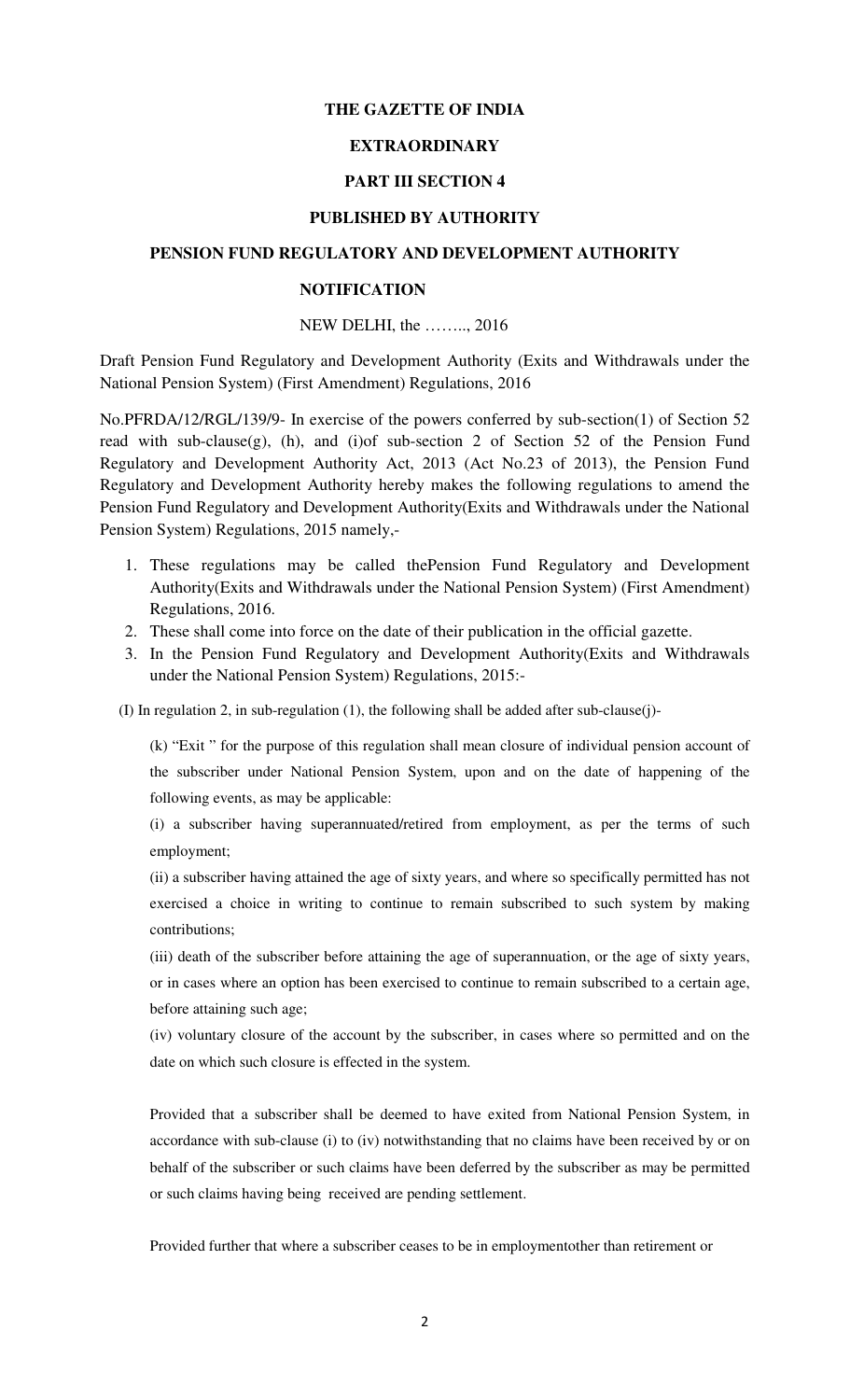superannuation, it shall not be treated as exit and he shall have the option to continue his individual pension account if available under new employment or as voluntarily available.

(l) "deferment" shall mean the postponement or deferment of claimsor receiving benefits admissible to a subscriber upon exit from National Pension System in accordance with and as permissible in these regulations.

(II) Sub-clause (a) of Regulation 3shall be substituted as follows –

3. Exit from National Pension System for government sector subscribers.-A subscriber under the government sector shall exit from the National Pension System in the manners specified hereunder, namely:-

(a) Where the subscriber who, upon attaining the age of superannuation as prescribed by the service rules applicable to him or her, retires, then at least forty per cent. out of the accumulated pension wealth of such subscriber shall be mandatorily utilized for purchase of annuity providing for a monthly or any other periodical pension and the balance of the accumulated pension wealth, after such utilization, shall be paid to the subscriber in lump sum or he shall have a choice to collect such remaining pension wealth in accordance with the other options specified by the Authority from time to time, in the interest of the subscribers:

Provided that,-

(i) the following shall be the default annuity contract that will be applicable and wherein the annuity contract shall provide for annuity for life of the subscriber and his or her spouse (if any) with provision for return of purchase price of the annuity and upon the demise of such subscriber, the annuity be re-issued to the family members in the order specified hereunder at a premium rate prevalent at the time of purchase of such annuity by utilizing the purchase price required to be returned under the annuity contract ( until all the family members in the order specified below are covered) :

(a) living dependent mother of the deceased subscriber;

(b) living dependent father of the deceased subscriber.

After the coverage of all the family members specified above, the purchase price shall be returned to the surviving children of the subscriber and in the absence of children, the legal heirs of the subscriber, as may be applicable; In the absence of or nonavailability of such a default annuity for any reason, the subscriber shall be required to exercise the option for purchase of such annuity of his choice,within the then annuity types or contracts made available by the annuity service providers empanelled by the Authority.

Further, a subscriber who wishes to opt out of the default option mentioned above and wishes to choose the annuity contract of his choice from the available annuity types or contracts with the annuity service providers, shall be required to specifically opt for such an option.

(ii) where the subscriber does not desire to withdraw the balance amount, after purchase of mandatory annuity, such subscriber shall have the option to defer the withdrawal of the lump sum amount until he or she attains the age of seventy years, provided the subscriber intimates his or her intention to do so in writing not less than fifteen days prior to his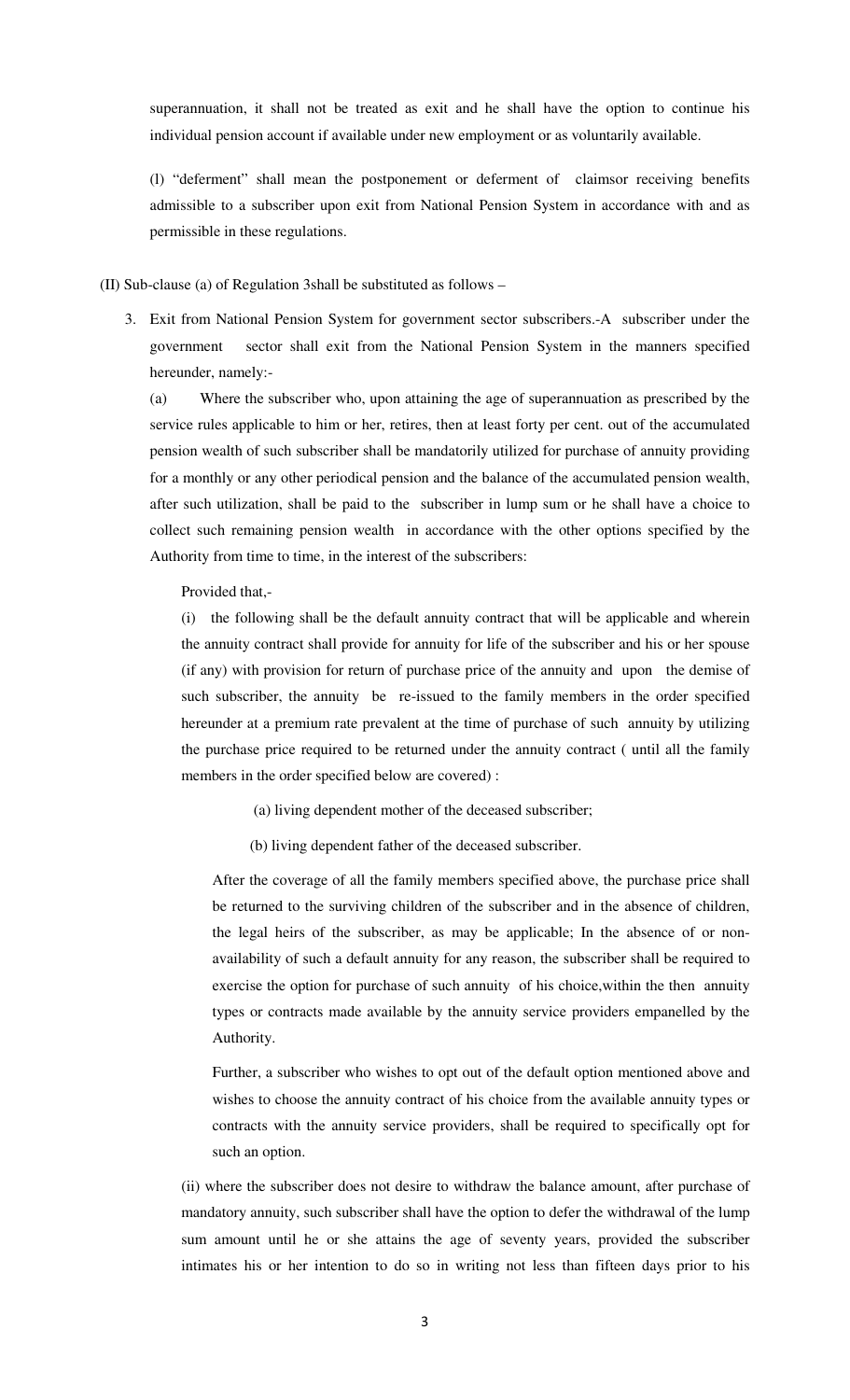attaining the age of superannuation to the Central recordkeeping agency or National Pension System Trust or any other approved intermediary or entity authorized by the Authority, in the specified form or in any other manner specified by the Authority through guidelines or circulars:,

(iii) where the subscriber desires to defer the purchase of annuity, he or she shall have the option to do so for a maximum period of three years from the date of attainment of age of superannuation, provided the subscriber intimates his or her intention to do so in writing in the specified form or any other approved mode by the authority at least fifteen days before the attainment of age of superannuation to the Central recordkeeping agency or National Pension System Trust or an intermediary or entity authorized by the Authority for this purpose. It shall be a condition precedent to opt for such deferment of annuity purchase that in case if the death of the subscriber occurs before such due date of purchase of an annuity after the deferment, the annuity shall mandatorily be purchased by the spouse(if any) providing for annuity for life of the spouse with provision for return of purchase price of the annuity and upon the demise of such spouse be re-issued to the family members in the order of preference provided hereunder at a premium rate prevalent at the time of purchase of the annuity, utilizing the purchase price required to be returned under the contract ( until all the members given below are covered):-

(a) living dependent mother of the deceased subscriber ;

(b) living dependent father of the deceased subscriber.

After the coverage of all such members, the purchase price shall be returned to the surviving children of the subscriber and in absence of children legal heirs of the subscribers as applicable;

(iv) where the subscriber desires to defer the withdrawal of benefits available under National Pension System, the subscriber shall be allowed to do so, provided the subscriber agrees to bear the maintenance charges of the individual pension account/ Permanent Retirement Account, including the charges payable to the central recordkeeping agency, pension fund, Trustee Bank or any other intermediary, as may be applicable from time to time, failing which such deferment shall not be allowed;

(v) where the accumulated pension wealth in the Permanent Retirement Account of the subscriber is equal to or less than a sum of two lakh rupees, or alimit to be specified by the Authority basing on the instructions issued by the appropriate regulator on the minimum value of annuities to be made available by the life insurers, the subscriber shall have the option to withdraw the entire accumulated pension wealth without purchasing annuity and upon such exercise of this option, the right of such subscriber to receive any pension or other amount under the National Pension System or from the government shall extinguish;

(b) where the subscriber who, before attaining the age of superannuation prescribed by the service rules applicable to him or her, voluntarily retires or exits, then at least eighty per cent. out of the accumulated pension wealth of the subscriber shall mandatorily be utilized for purchase of annuity and the balance of the accumulated pension wealth, after such utilization, shall be paid to the subscriber in lump sum or he shall have a choice to collect such remaining pension wealth in accordance with the other options specified by the Authority from time to time, in the interest of the subscribers: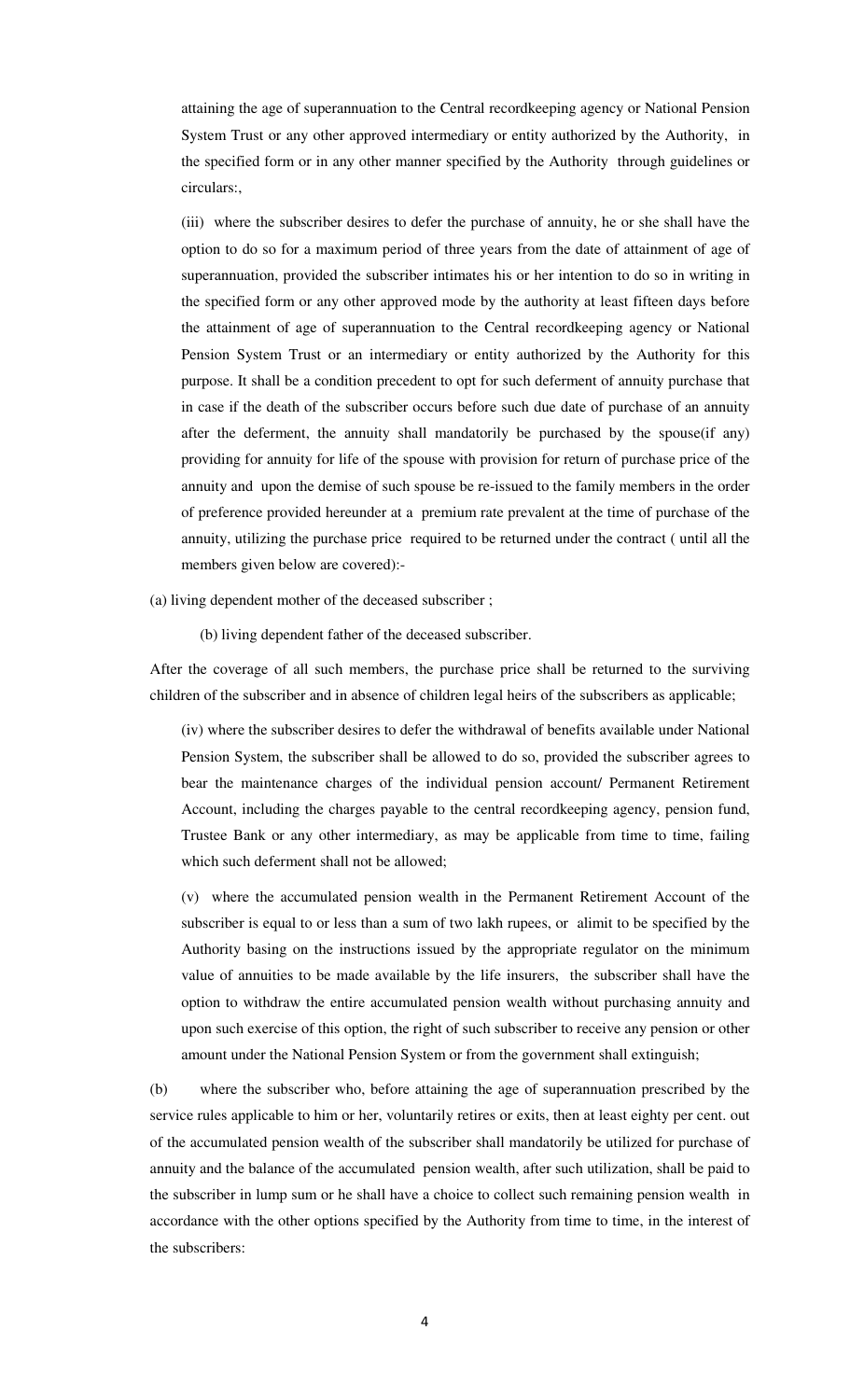Provided that such annuity contract shall provide for annuity for life of the subscriber and his or her spouse (if any) with provision for return of purchase price of the annuity and upon the demise of such subscriber the annuity be re-issued to the family members in the order specified hereunder at a premium rate prevalent at the time of purchase of the annuity, utilizing the purchase price required to be returned under the annuity contract (until all the members given below are covered) :-

- (i) living dependent mother of the deceased subscriber ;
- (ii) living dependent father of the deceased subscriber.

After the coverage of all such members, the purchase price shall be returned to the surviving children of the subscriber and in absence of children, the legal heirs of the subscriber as may be applicable; In the absence of or non-availability of such a default annuity for any reason, the subscriber shall be required to exercise the option for purchase of such annuity of his choice, within the then annuity types or contracts made available by the annuity service providers empanelled by the Authority.

 Further, a subscriber who wishes to opt out of the option mentioned above and wishes to choose the annuity contract of his choice from the available annuity types or contracts with the annuity service providers shall be required to specifically opt for such an option.

Provided that if the accumulated pension wealth of the subscriber is more than one lakh rupees or a limit to be specified by the Authorityfor the purpose but the age of the subscriber is less than the minimum age required for purchasing any annuity from any of the empanelled annuity service providers as chosen by such subscriber, such subscriber shall continue to subscribe to the National Pension System, until he or she attains the age of eligibility for purchase of any annuity:

Provided further that if the accumulated pension wealth of the subscriber is equal to or less than one lakh rupees or a limit to be specified by the Authority basing on the instructions issued by the appropriate regulator on the minimum value of annuities to be made available by the life insurers, such subscriber shall have the option to withdraw the entire accumulated pension wealth without purchasing any annuity and upon such exercise of this option the right of the subscriber to receive any pension or other amounts under the National Pension System shall extinguish and any such exercise of this option by the subscriber, before the regulations are notified, shall be deemed to have been made in accordance with this regulation;

(c) where the subscriber who, before attaining the age of superannuation, dies, then at least eighty percent out of the accumulated pension wealth of the subscriber shall be mandatorily utilized for purchase of annuity and balance pension wealth shall be paid as lump sum or in another manner as opted by subscriber from among the options made available by the authority from time to time to the nominee or nominees or legal heirs, as the case may be, of such subscriber:

Provided that,-

(i) such annuity contract shall provide for annuity for life of the spouse of the subscriber(if any) with provision for return of purchase price of the annuity and upon the demise of such spouse be re-issued to the family members in the order specified hereunder at the premium rate prevalent at the time of purchase of the annuity, utilizing the purchase price required to be returned under the contract (until all the members given below are covered):-

(a). living dependent mother of the deceased subscriber ;

(b) living dependent father of the deceased subscriber .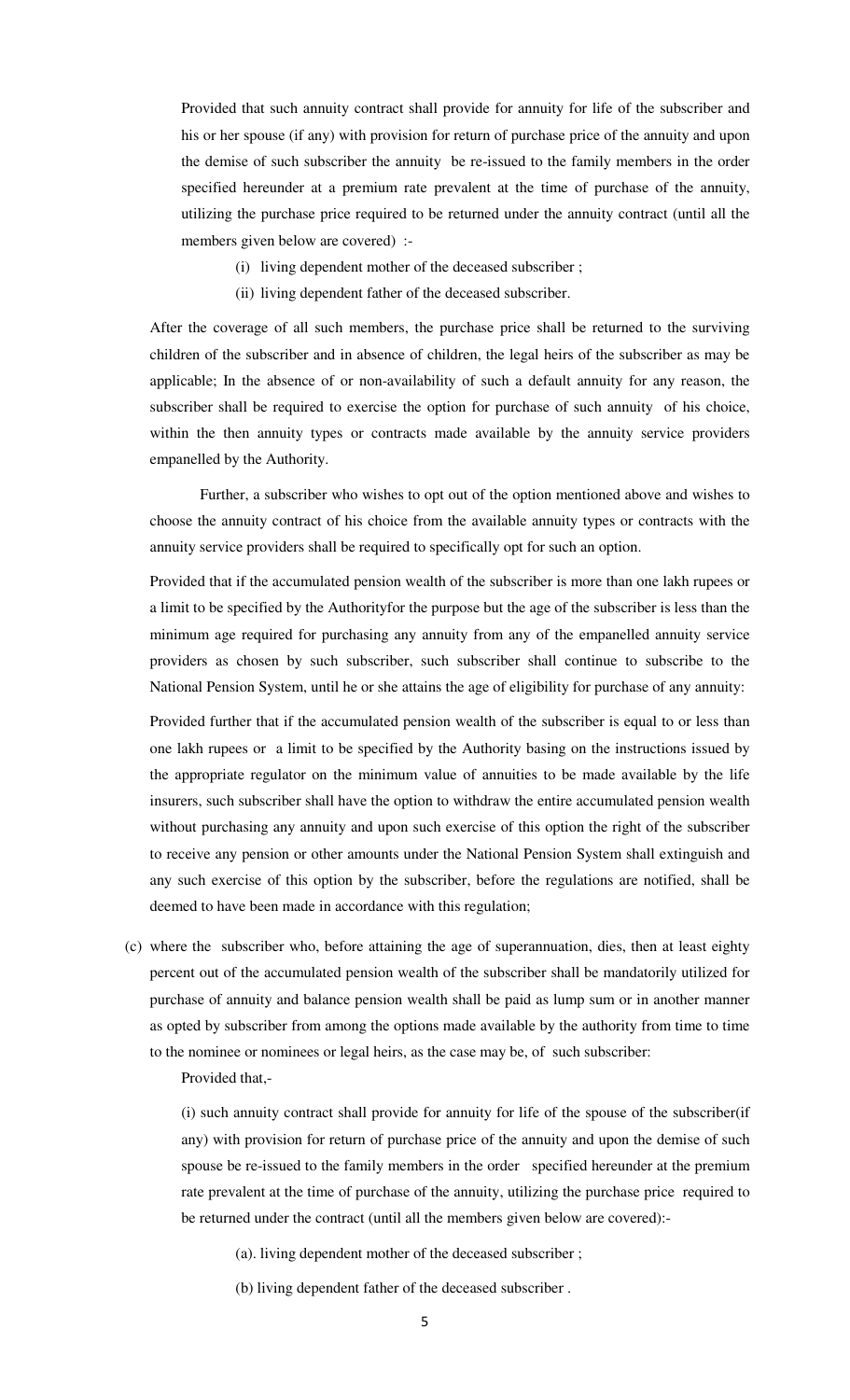After the coverage of all such members, the purchase price shall be returned to the surviving children of the subscriber and in absence of children, the legal heirs of the subscriber as applicable. In the absence of or non-availability of such a default annuity for any reason, the subscriber shall be required to exercise the option for purchase of such annuity of his choice, within the then annuity types or contracts made available by the annuity service providers empanelled by the Authority.

(ii) Provided further that if the accumulated pension wealth in the permanent retirement account of the subscriber at the time of his death is equal to or less than two lakh rupees or a limit to be specified by the Authority basing on the instructions issued by the appropriate regulator on the minimum value of annuities to be made available by the life insurers, the nominee or legal heirs as the case may be, shall have the option to withdraw the entire accumulated pension wealth without requiring to purchase any annuity and upon such exercise of this option the right of the family members to receive any pension or other amounts under the National Pension System shall extinguish;

 $(III)(i)$  Proviso(i) toSub-clause (a) of Regulation 4 shall be substituted as follows –

Provided that,-

(i) the subscriber can continue to subscribe to the National Pension System beyond the age of sixty years or the age of superannuation, so specified, by giving in writing or in such form as may be specified,. Such option shall be exercised not less than fifteen days prior to subscriber attaining the age of sixty years or age or superannuation, as the case may be, to the National Pension System Trust or any other intermediary or entity authorized by the Authority, of the age upto (but not exceeding seventy years) which he would like to contribute to his individual pension account. No option of deferment of collection of benefits shall be admissible to such a subscriber.

Notwithstanding such intimation, the subscriber may exit at any point of time, from the National Pension System by submitting a request in writing to the National Pension System Trust or any intermediary or entity authorized by the Authority for this purpose ;

(ii) Proviso to sub-clause (b) of Regulation 4 shall be substituted as follows

Provided further that if the accumulated pension wealth in the individual pension account of the subscriber is equal to or less than one lakh rupees, or a limit to be specified by the Authority basing on the instructions issued by the appropriate regulator on the minimum value of annuities to be made available by the life insurers, such subscriber shall have the option to withdraw the entire accumulated pension wealth without purchasing any annuity;

(iii) proviso (ii) to sub-clause (c) of clause (ii) of Regulation 4 shall be substituted as follows:

(ii) in case, the nomination is not registered by the deceased subscriber before his death, the accumulated pension wealth shall be paid to the family members on the basis of the legal heir certificate issued by the competent authorities of the State concerned or the succession certificate issued by a court of competent jurisdiction.

(IV) Sub-clause (b) of Regulation 5 shall be substituted as follows: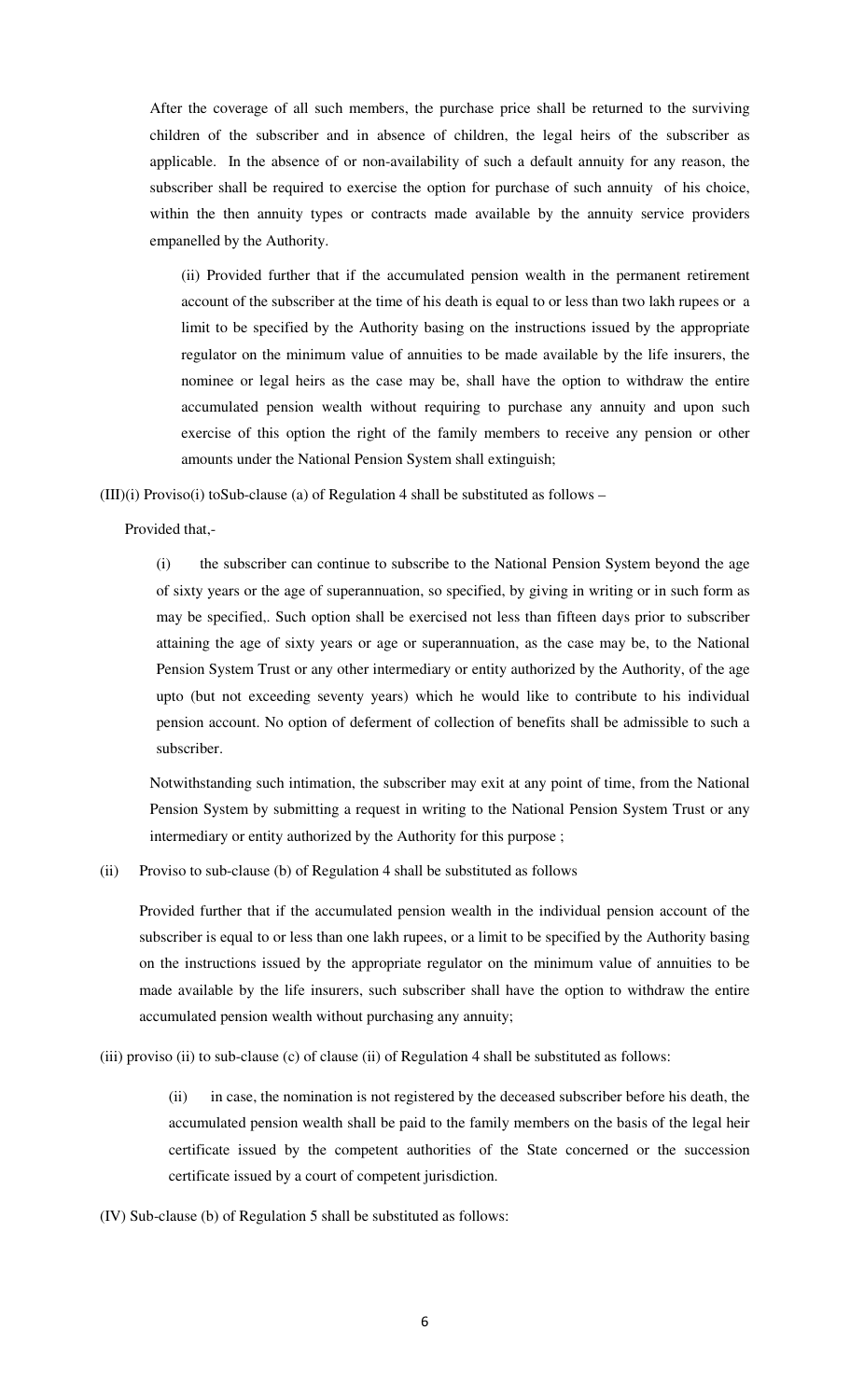(b) at any time, before attaining the age of sixty years, subject however that at least eighty percent out of the accumulated pension wealth shall be mandatorily utilized for purchase of annuity and the balance of the accumulated pension wealth, after such utilization shall be paid to the subscriber in lump sum orhe shall have a choice to collect such remaining pension wealth in accordance with the other options specified by the Authority from time to time, in the interest of the subscribers:

Provided that for a Swavalamban subscriber the annuity purchased by utilizing the mandatory minimum of eighty percent out of the accumulated pension wealth shall yield at least a monthly annuity or pension of one thousand rupees per month, failing which the entire accumulated pension wealth shall be annuitised in such a manner so as to yield at least a monthly annuity or pension of one thousand rupees and balance if any thereafter shall be paid as lump sum to the subscriber. However there shall be no implicit or explicit guarantee that the annuity purchased even with entire accumulated pension wealth would yield a monthly annuity or pension of one thousand rupees:

 Provided that subject to the provisions of this clause, where the accumulated pension wealth does not exceed one lakh rupeesor a limit to be specified by the Authority basing on the instructions issued by the appropriate regulator on the minimum value of annuities to be made available by the life insurers, the whole of the pension wealth up to the limit so specified shall be paid to the subscribers who have not availed any Swavalamban cocontribution, without any requirement of annuitisation and further this provision shall be applicable to a subscriber who has availed a Swavalamban co-contribution only if such subscriber has continued in the scheme for a minimum period of twenty-five years;

Provided further that the migration of Swavalamban subscriber or subscribers to any other pension scheme of Government of India and as approved by the Authority shall not be deemed as an exit and withdrawal for the purposes of these regulations.

(V) Regulation 6 is substituted as follows and sub-regulation (e) and (h) are amended, new sub-clauses (i) and (j) are included as below:

6. Conditions to apply for exit and withdrawal.- A subscriber registered under the National Pension System shall not exit there from, and no withdrawal from the accumulated pension wealth in the Tier-1 of the Permanent Retirement Account of such subscriber shall be permitted, except in the manner so specified under regulations 3,4, 5 and 8 and further as mentioned hereunder, namely:-

e) If the subscriber or the family members of the deceased subscriber, upon his death, avails the option of additional relief on death or disability provided by the Government, the Government shall have right to adjust or seek transfer of the entire accumulated pension wealth of the subscriber to itself. The subscriber or family members of the subscriber availing such benefit shall specifically and unconditionally agree and undertake to transfer the entire accumulated pension wealth to the Government, in lieu of enjoying or obtaining such additional reliefs like family pension or disability pension or any other pensionary benefit from such Government authority; With the release of such family pension to the eligible family members of the deceased subscriber, the right to claim any benefits under the National Pension System, by any person shall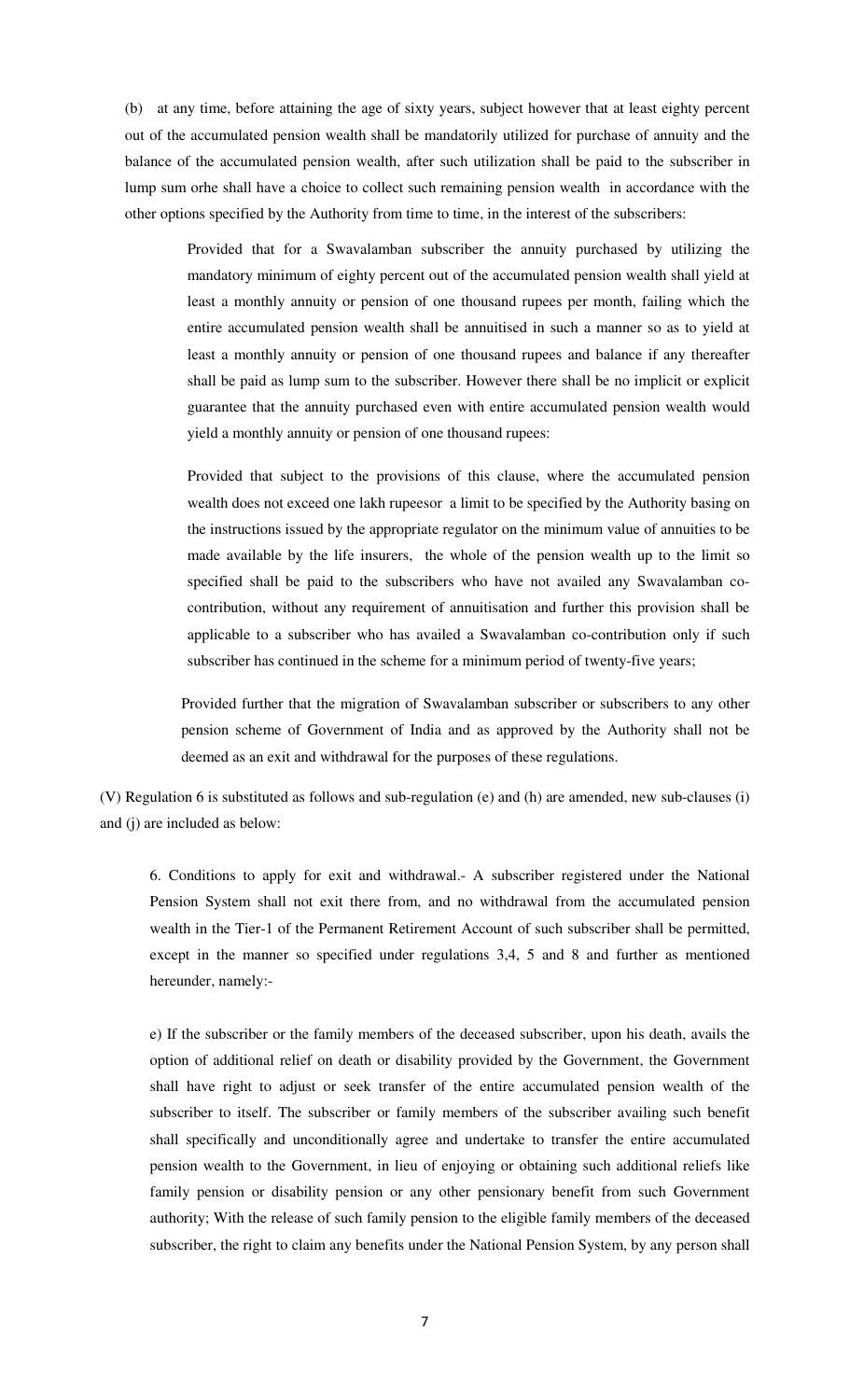extinguish thereuponincluding that of the rights of the nominee as recorded for the purpose of benefits under national pension system..

(h) Upon exit of a subscriber from National Pension System the tier-II account of the subscriber shall also be closed and benefits paid to the subscriber or his nominees or legal heirs as the case may be.

(ii) New sub-clause (i) to Regulation 6 shall be added as follows:

(i) With respect to subscribers who have not submitted the withdrawal application as is required under regulation 7 and within one month from the date of attainment of the age of sixty years or the age of normal superannuation as the case may be, for withdrawal of benefits upon exit from national pension system, the accumulated pension wealth in the account of such subscriber would be monetized and kept separately as per the guidelines or directions issued by the Authority from time to time for the purpose. The income earned from such safe keeping of the monetized accumulated pension wealth of the subscriber shall form part of the benefits that the subscriber is entitled under the National Pension System. This shall also be applicable in case of such subscribers who have deferred the withdrawal of benefits or have partly withdrawn the benefits and have not taken the steps to completely withdraw the benefits as is required under the regulations and or in the guidelines or directions issued by the Authority for the purpose.

(iii) New sub-clause (j) to Regulation 6 shall be added as follows:

(j) With respect to settlement of claims arising out of the accumulated pension corpus of deceased subscribers, where no valid nomination as specified in these regulations exist on the date of death, the Authority may issue suitable directions in the interest of subscribers for settlement of such claims in favour of the eligible legal heirs of the deceased subscriber, upto a specified limit, by requiring such heirs to submit such documents as may be specified.

(V) Regulation 7 shall be substituted as follows: - –

7. Conditions of withdrawals under National Pension System.-In general, a subscriber shall submit the withdrawal application along with the required documents for the purpose of withdrawing the benefits upon exit as provided in these regulations on or before the expected date of exit from the national pension system to the national pension system trust or the central recordkeeping agency acting on behalf of it or any other entity authorized by the Authority. Central recordkeeping agency or national pension system trust may on receipt of such an application for exit or withdrawal from a subscriber in the specified form and subject to fulfillment of conditions so specified, may allow exit or withdrawals from the National Pension System in the mode and manner permitted under these regulations and guidelines, circulars, orders or notifications issued by the Authority from time to time:

(VI) Regulation 9 shall be substitutedas follows:-–

9. Withdrawal process.- (1) The National Pension System Trust or any other intermediary or entity authorized by the Authority for the said purpose shall be responsible for processing,authorizing and approving the withdrawal and exit claims lodged by the subscriber in accordance with the provisions of the Act, regulations, directions, guidelines issued by the Authority and the Pension Fund Regulatory and Development Authority (National Pension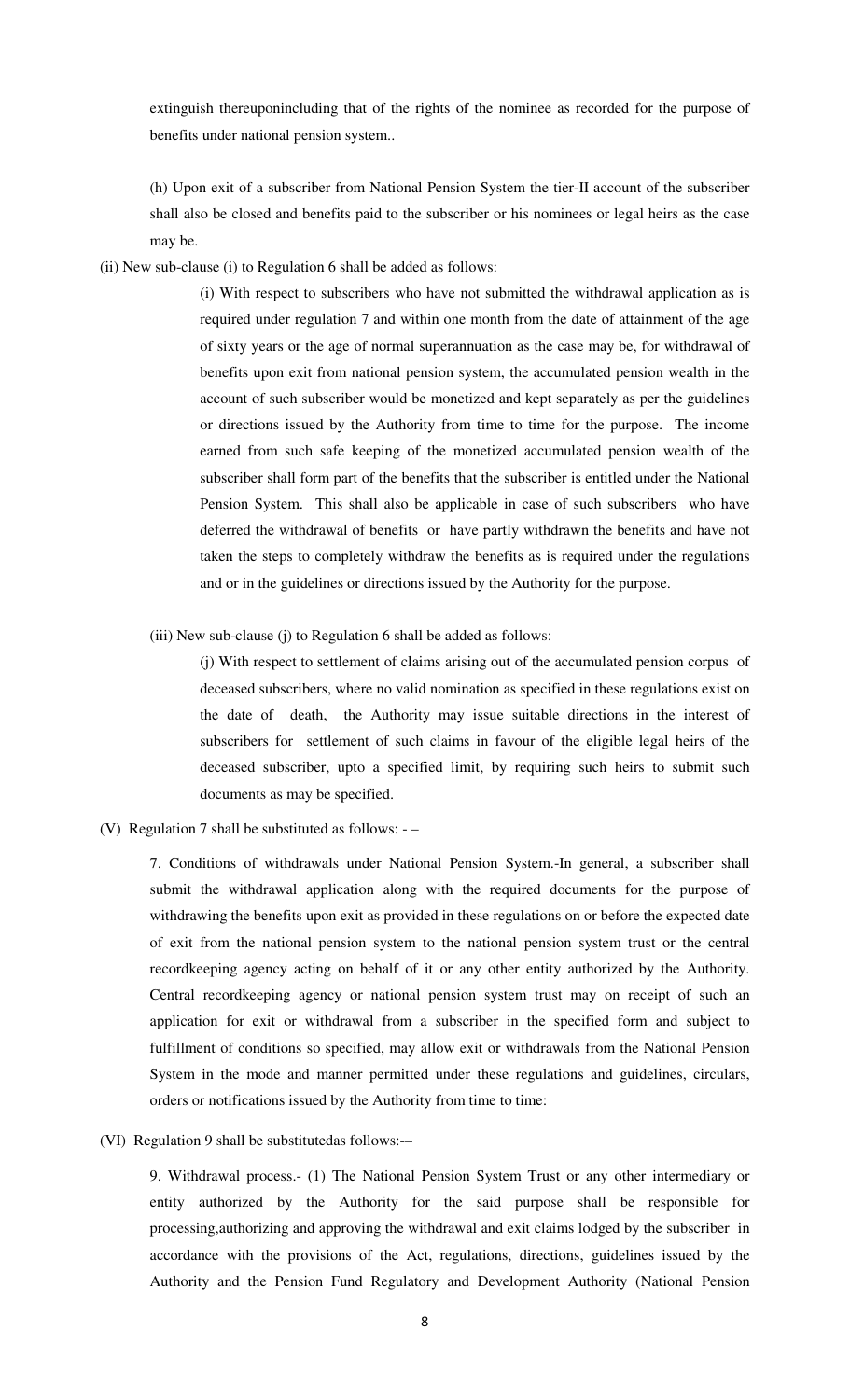System Trust) Regulations, 2015, where applicable. The National Pension System Trust shall frame and issue suitable operational processes or guidelines including the exit or withdrawal forms for facilitating withdrawals and Exit of subscribers from National Pension System after approval from the Authority.

(VII) Regulation 10 shall be substituted as follows:-–

10. Conditions of annuity purchase upon exit.- (1) The subscriber, at the time of exit, shall mandatorily purchase an annuity providing for a monthly or periodical annuity or pension as specified in these regulations, excepting those cases where exempted or provided otherwise and to the extent so exempted. Such annuity shall be purchased from an annuity service provider who is empanelled by the Authority.

(VIII) In regulation 32, in the proviso, the following shall be added after sub-clause (xi) as sub-clause  $(xii)$  -

In respect of subscribers covered under sub-clause(c) of Regulation 3 and sub-clause(c) of Regulation 4, where no valid nomination exists in accordance with these regulations, at the time of exit of such subscriber on account of death, the nomination, if any existing in the records of such subscriber with his or her employer for the purpose of receiving other admissible terminal benefits shall be treated as nomination exercised for the purposes of receiving benefits under the National Pension System. The employer shall send a confirmation of such nomination in its records, to the National Pension System, while forwarding the claim for processing.

- (IX) Regulations 33 and 34 shall be omitted
- (X) Regulation 35 shall be substituted as follows:-

35. Providing bank account details.- A subscriber seeking benefits upon exit or withdrawals as permitted under these regulations shall provide the Bank details mandatorily apart from copy of Aadhar card issued by Unique Identification Authority of India or a copy of PAN card issued by Income-Tax Department, in order to have the facility of credit of the eligible benefits directly in to the subscriber's or claimants Bank account as applicable.

(XI) Regulation 37 shall be substituted as follows: –

37. Stoppage of last three months deductions by employer.-The monthly contribution consisting of both the employer and employee, as may be applicable and that is required to be deducted for crediting to the subscribers account under the National Pension System by the employers from the salary of such subscriber shall be stopped at least three months prior to the date of superannuation, to ensure that the exit and withdrawal of the subscriber from national pension system is seamless. The employer shall pay such eligible contributions directly to the employee subscriber along with the monthly salary or remuneration that such subscriber is eligible to receive from the employer.

(XII) Regulation 39 shall be substituted as follows: –

39. Power of the Authority to issue directions and clarifications.-(1)The Authority shall have the power to issue necessary directions, restricting the provisions relating to withdrawals and exit, as the case may be, under these regulations for complying with any requirements to move from any other pension or superannuation schemes or funds, to the National Pension System.